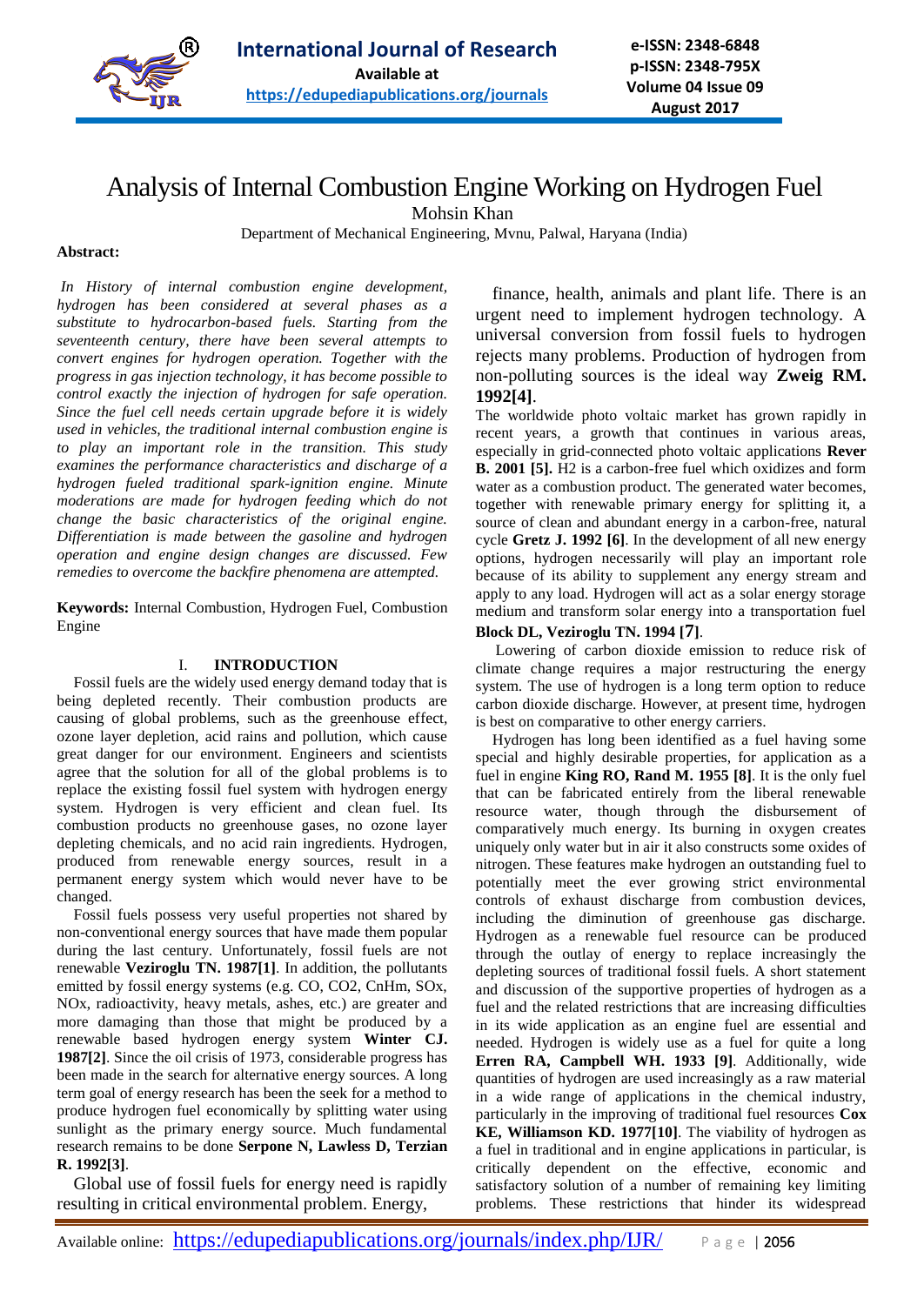

application as an engine fuel are predominantly linked to its production portability, transport, storage, and purity. These restrictions can be measured to be extra serious than those facing the current and future applications of other fuels, containing natural gas.

# **2. LITERATURE REVIEW**

In the early years of the development of internal combustion engines hydrogen was not the "tropical" fuel that it is today. Water separated by electrolysis was a well-known laboratory sensation. **Otto, in the early 1870s**, considered various fuels for his internal combustion engine, including hydrogen. He rejected gasoline as being excessively dangerous. Later evolutions in combustion technology made gasoline safer.

Most prior engine experiments were designed for burning a various types of gases, including natural gas and propane. When H2 was used in these engines it would backfire. Since hydrogen ignite faster than other fuels, the fuel-air mixture would ignite in the intake manifold as the intake valve close. Injected water controls the backfiring. Hydrogen gave less power than gasoline with or without the water.

Throughout World War-I hydrogen and clean oxygen were considered for submarine to use since the squad could get safe to drink water from the exhaust. Hydrogen was also measured for use in driving airship engines. The gas used for resilience could also be recycled for fuel. Even if helium were used to deliver lift, hydrogen gas could be used to fund extra resilience if stored at low pressure in a light vessel.

**Rudolf A. Erren** first prepared practical the hydrogenfueled engine in the 1920s and transformed over 1,000 engines. His plans involved trucks and buses. After World War-II the partners revealed a submarine transformed by Erren to hydrogen power. Even the ruins were hydrogen powered.

In **1924 Ricardo** directed the first organized engine performance experiments on hydrogen. He used a single cylinder engine and checks various compression ratios. At a compression ratio of 7:1, the engine attains a highest efficiency of 43%. At compression ratio of 9.9:1, **Burnstall**  found an efficiency of 41.3% with an equivalency ratio range of 0.58-0.80.

**After World War-II, King** establishes the cause of preignition to be hot spots in the combustion chamber from the high temperature ash, the rest from burned oil and dust. He traced backfire to high flame rate at high equivalency ratios.

**M.R. Swain and R.R. Adt** at the University of Miami technologically advanced modified injection techniques with a 1,600 cm3 Toyota engine through a compression ratio of 9:1. The Illinois Institute of Technology converted a 1972 Vega using a propane carburettor. Converting to propane fuel uses alike technology as hydrogen.

**Roger Billings,** in partnership with Brigham Young University, arrived a hydrogen-converted Volkswagen in the 1972 Urban Vehicle Competition. The automobile attain first place in the discharge groups over 60 other automobiles even though the peak release were more than for other hydrogen powered automobiles away. Nitrous oxides overdone stages attained by other experimenters using direct injection.

**Robert Zweig** transformed a small truck to hydrogen power in 1975. He solved the backfiring problem by using an extra opening valve to add hydrogen separately from air. It is a simple, elegant vehicle that uses compressed hydrogen. The American Hydrogen Association shows the Zweig hydrogen small trucks in public exhibits.

**The Brookhaven National Laboratory** converted a Wankel engine to hydrogen. It worked better with hydrogen than traditional engines because its combustion chamber improves the emission of hydrocarbon pollutants.

**Mazda** has changed one of their rotary engine cars to working on hydrogen. The single design of the rotary engine retains the hydrogen and air distinct till they are joined in the combustion chamber.

**The Indian Institute of Technology** verified spark ignition engines converted to hydrogen and has come to the follow conclusion: Hydrogen allows a extensive range of fuel-air mixture. A minute throttling is required. The fuel-air ratio and the quantity of fuel are varied instead. Change requires higher compression ratios like up to 11:1. Hydrogen is 30 to 50% extra efficient than gasoline. The Indian investigators also extended certain decisions concerning the use of hydrogen in addition to diesel fuel in diesel engines. They reduced the compression ratios from 16.5:1 to 14.5:1. Because of hydrogen has high rate of combustion only a small quantity must be used mixed with diesel fuel. A great ignition temperature is essential: 585 °C. The additional hydrogen is mixed to the fuel mix the lesser is the level of toxic discharge.

**The Billings Energy Corporation** in Independence, Missouri, transformed a U.S. postal Jeep to hydrogen hydride. On gasoline it got 3.9 km/liter. The hydrogen fuel consumption is 4.9 km/liter per gasoline energy equivalent. This was an improvement of 24%. A special gaseous carburetor was used.

High flame speed and low ignition energy required narrowing the spark gap. Problems of rusting and pitting on the sparkplug tip developed. Billings replaced the plugs with Champion stainless steel plugs to eliminate the problem. Rusted plug tips can cause pre-ignition through the valves (backfire).

Since the firing rate was faster, they had to change the ignition timing on the inline six-cylinder engine.

The researchers added a water injection system to lower the combustion temperature and nitrous oxide production. The ratio was 4:1, by weight, of water to hydrogen. Daily fuel consumption was 1.4 kg of hydrogen and 5.4 kg of water. Water was injected as a fine mist directly into the manifold of the engine. This reduced backfiring into the manifold and boosted power.

In experiments in 1980 with a diesel engine converted to run on 100% hydrogen, the **U.S. Bureau of Mines, in collaboration with EIMCO Mining Machinery**, found that the nitrous oxide discharge for hydrogen is one-tenth of the amount for the same vehicle on diesel. With hydrogen, the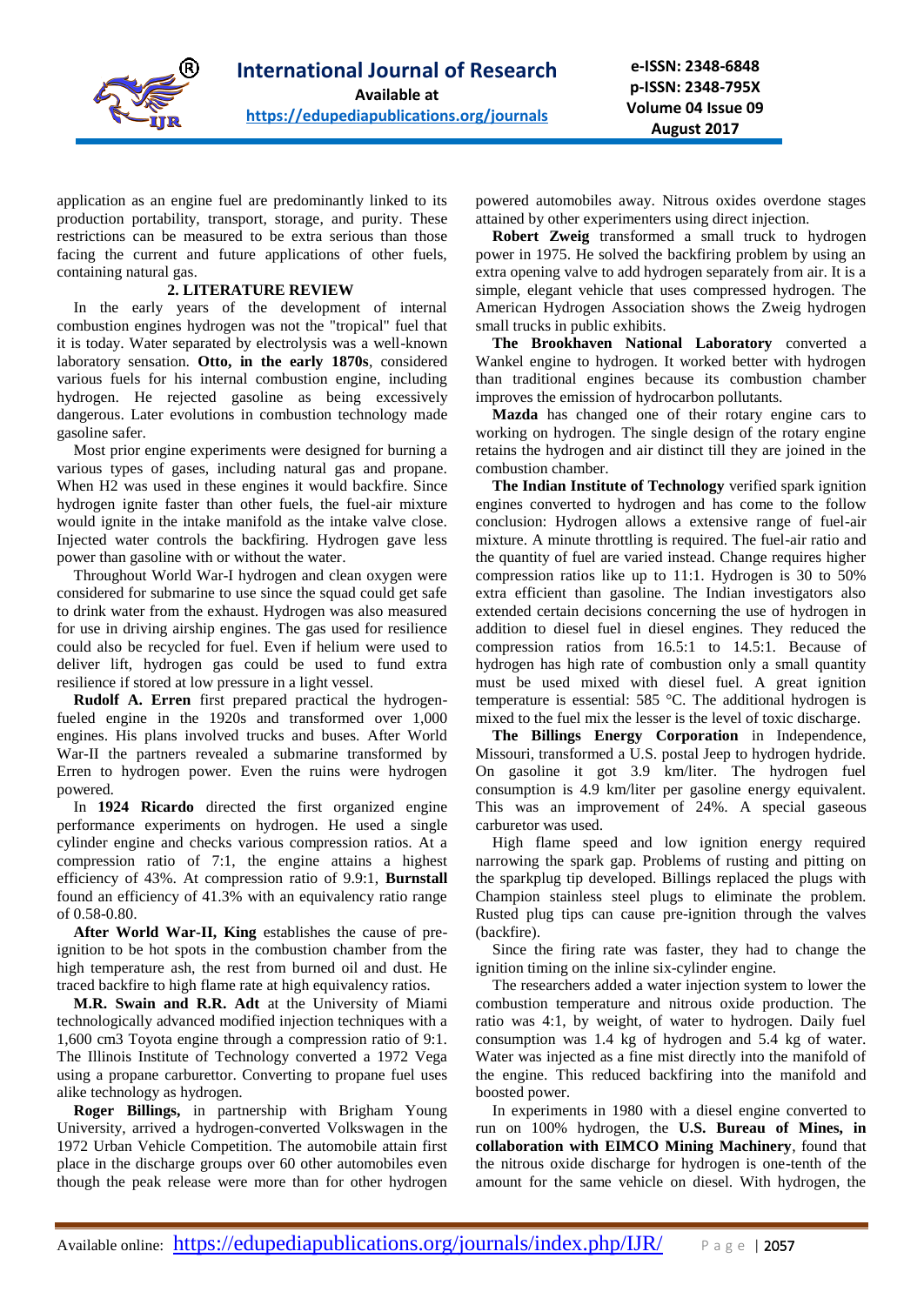

only other emission was water vapor. This is important for vehicles working in mines and other confined spaces.

They mounted a 63.4 kW (85 hp) engine on a 4,500 kg truck. The diesel engine required the addition of spark ignition. Compression alone would not ignite the hydrogen at the reduced compression ratio. They added a turbocharger to increase the density of the incoming fuel.

The fuel induction system provides two intake paths; one for hydrogen and one for air. The fuel and air are kept separate until entering the cylinder to prevent backfiring **Peavey M. A. 2003 [11].** 

The Laboratory of Transport technology (University of Gent, Belgium) has specialized in alternative fuels for the past 10 years or so. Natural gas, LPG, hythane and hydrogen have been the subject of extended research. In a first stage, a Valmet 420D engines, a natural aspirated diesel engine with direct injection were converted to a spark ignited engine for the use of hydrogen. This engine was used mainly for the development of a multipoint timed injection system and the study of different types of electromagnetic gas injectors **Sierens R, Rosseel E. 1995 [12]**. The tests showed several Short comings of the then available gas injectors: leakage, unequal response time (opening delay) and low durability. In the mean time however, the research on gaseous injection systems (natural gas, LPG, etc.) has been increased enormously by the specialized companies and these problems are largely solved now.

**A second engine, a GM-Crusader V8**, was then converted for hydrogen use. The first tests were done with a gas carburetor, which allowed testing with hydrogen, natural gas and hydrogen-natural gas mixtures (hythane), **Sierens R, Rosseel E. 1998 [13]**. In order to obtain a better control of the combustion process, the engine was then equipped with a sequential timed multipoint injection system. Such an injection system, as applied to liquid fuels (gasoline, liquid LPG, etc.) has several advantages including the possibility to tune the air-fuel ratio of each cylinder to a well-defined value, increased power output and decreased cyclic variation of the combustion process in the cylinders. Timed injection also has an additional benefit for a hydrogen fueled engine, as it implies a better resistance to backfire (explosion of the air-fuel mixture in the inlet manifold). In nearly all cases, backfiresafe operation implies a limitation of the operation region of the air-fuel mixture on the ―rich‖ side, thus for high load conditions. This restriction is decreased by the use of a multipoint sequential injection system. Direct injection in the combustion chamber, cryogenic storage (liquid hydrogen tank) and pump is even better, but not technically available for mass production **Furuhama S. 1995 [14]**. All these advantages are well known **(Sorusbay C)[15].**

The disadvantage of low pressure sequential gas injection is the low density of the gas. For smaller engines running at high speeds (traction application), the injectors have to deliver a high volume of gas in a very short time. Other problems may arise with the durability of the injectors and possible leaks.

**The German Aerospace Research Establishment** used cryogenic hydrogen with hybrid mixture formation on a BMW

745i vehicle in a joint effort with BMW. The cryogenic characteristics of hydrogen like high range per tank filling and low amount of mass for storage favor its use together with the cooling effect that occurs during external mixing. Satisfactory achievements were made by hybrid mixture formation, a proper combination of both internal and external mixture formation, in means of power and torque characteristics under steady and intermittent working conditions **Peschka W. 1998 [16].**

### **3. ENGINE MODIFICATIONS**

SI engines are simply elastic to gaseous fuels like propane, methane, and hydrogen. Little modifications for the initiation of the fuel in appropriate amount are applied. A fuel source system that can be conversant according to the engine's need is even handed good enough to make the engine work. In case of hydrogen there are certain extra issues regarding safety and backfire-safe operation throughout the working region. The storage of fuel is another ingredient that impacts the range of the vehicle working on hydrogen. Due to its low energy per volume content, the compressed gas storage cannot compete with liquid gasoline.

Related to gasoline, hydrogen's low energy per unit volume produces less energy in the cylinder. An engine successively on hydrogen produces less power than with gasoline. Supercharging may help remedy this by compressing the received fuel/air mixture before it enters the cylinder. This raises the volume of energy per volume of fuel. Additional weight and complexity is added to the engine by such changes. But the power gain and backfires truggling stuff (by cooling the cylinder with more air) recompenses for the revealed disadvantages.

Scheming of bunch nozzles for marine is essential to provide backfire free operation. Though very simple in assembly, it is important to supply the right quantity of water conferring to load, engine speed and temperature.

If cryogenic hydrogen is provided, material predilection for the injectors, fuel supply line, tank and metering strategies must be make therefore. Meanwhile much improvement has been made in the safe handling and storing of liquid hydrogen in space industry, the residual focus needs to be done on applying this know-how to small vehicle systems.

## **1. Pre-ignition and Backfire**

Hydrogen burns quickly and has a little ignition temperature. This may cause the fuel to be burned by hot plugs in the cylinder before the intake valve closes. It may also cause backfire, pre-ignition, or knock. These problems are particularly more with high fuel-air mixtures. Unrestrained pre-ignition fight back the upward compression knocks of the piston, thus dropping power. Tonics for backfire contain: timed port injection, delayed injection to make sure the fuel detonates only next to the intake valve is closed; water injection, 1.75 of water to hydrogen by weight 11. A suitably designed scheduled manifold injection system can stunned the difficulties of backfiring in a hydrogen engine.

**2. Fuel Mixing** Observance the air and fuel distinct till combustion is a significant plan for controlling the difficulties rising from the fast-burning properties of hydrogen. The low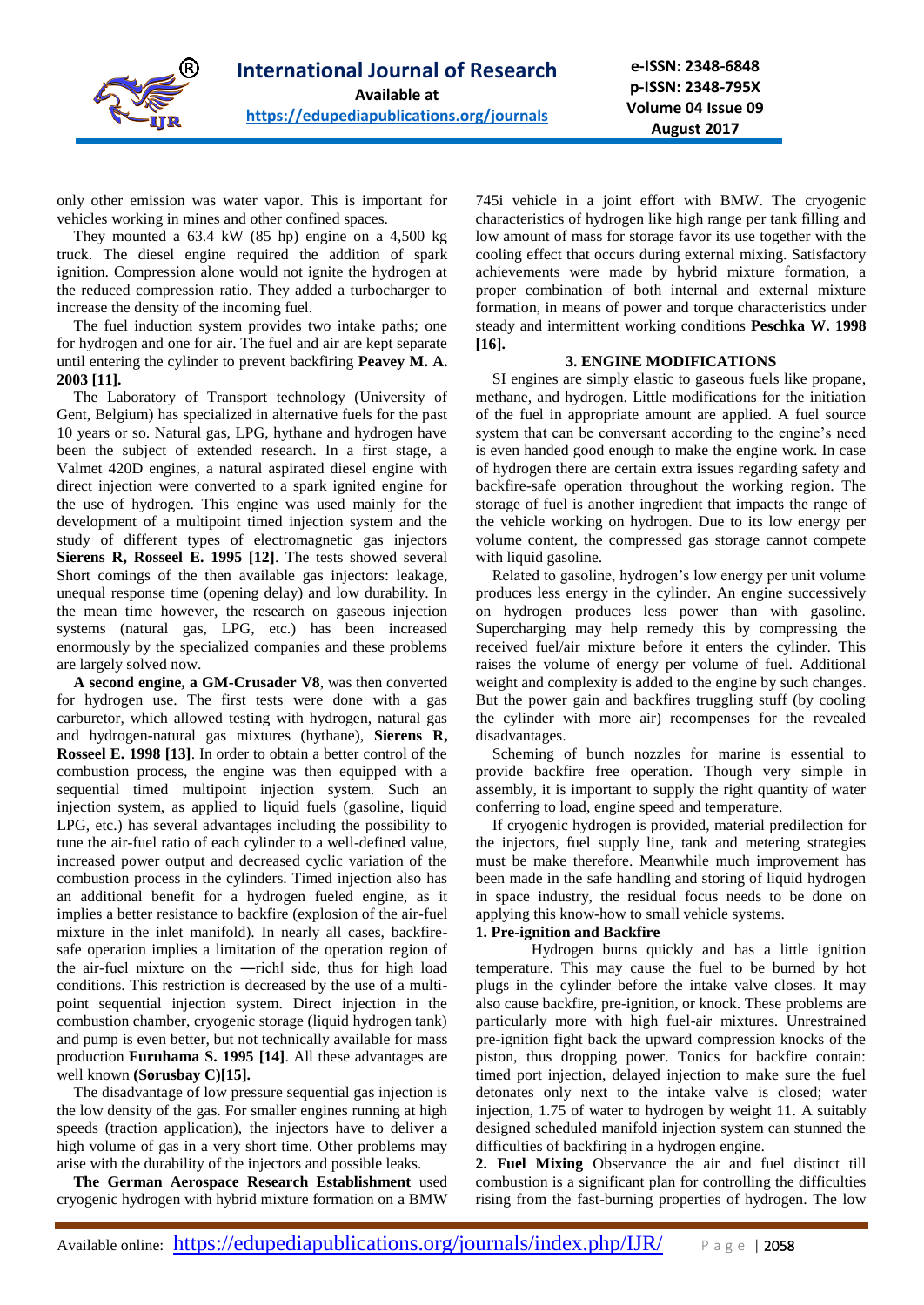

flammability bounds and low energy vital for ignition of hydrogen basis pre-ignition and backfire when using hydrogen fuel. Ignition ensues when a fuel-air mixture burns in the burning chamber before the intake valve ends. Pre-ignition can cause backfire when ignited fuel-air mixture blasts back into the intake system. It is supreme existing at higher loads and at advanced fuel-air mixtures near open throttle.

Pre-ignition is not a necessary pioneer to backfiring and possibly not occurs in normal conditions at enough compression and equivalence ratios. Because of the low volumetric energy content of hydrogen, higher compression ratios or higher fuel delivery pressures are needed to avoid reduced power. Supercharging spark ignition engines compresses the fuel-air mixture before being initiated into the cylinder.

Direct fuel injection includes mixing the fuel with air inside the combustion chamber. The fuel and air are kept distinct until then. If the fuel and air are mixed before arriving the combustion chamber; the procedure is called external mixing. A carburettor usually accomplishes this.

# **3. Mixture Formation and Engine Operation**

The dangerous physical properties of hydrogen at ambient and cryogenic situations are of useful impact on combustion as well as on mixture development. In contrast to traditional fuels, the hydrogen fraction in a stoichiometric mixture at ambient temperature is about 30% of the mixture volume. The volumetric heat value of the hydrogen-air mixture (2890 J/l) results in a corresponding power loss at the engine associated to traditional fuel (3900 J/l). The wide flammability range of H2-air mixtures allows very lean process with substantially reduced nitrogen oxides discharge much more simply than with traditional fuels. Also, hydrogen deals a significant reduction of air throttle and cylinder charge intake flow losses. In this point hydrogen differs significantly from other gaseous fuels such as natural gas or propane.

## **3.1. Mixture Formation with Hydrogen At Ambient Conditions**

Considerable reduction of nitrogen oxides discharge is confirmed with lean mixture concepts without using catalysts at the exhaust. To attain satisfactory engine procedure several extra measures are essential to prevent uncontrolled pre-ignition and backfiring into the intake manifold. Supercharging is an additional measure to prize for the loss of power productivity, which is connected to the lean mixture thoughts. As a significance of low energy content in the exhaust gas due to bigger partial load efficiency and minor volumetric heat value, exhaust gas turbo-charging is less suitable with hydrogen operation than with old-fashioned fuel despite throttled air supply. Due to poorer exhaust gas temperature with hydrogen process (approximately 650 0C) under partial load, there is not adequate energy presented from the exhaust gas for blaming up and improving torque. This ―turbocharger hole‖ can be efficiently connected with an extra centrifugal compressor driven directly by the engine via a high speed transmission gear. Although the recognized turbocharger deficiency can be diminished over the fall in flow orifice of the turbine's case, this results in increased

choking of the exhaust gas and in supplementary problems with unrestrained pre-ignition. The difficulties with the hot lasting gas could essentially be reduced through an increase of the compression ratio (to 10:1 and 11:1). This measure, however, is self-contradictory to supercharging.

# **3.2. Internal Fuel Mixing**

With internal fuel mixing air and fuel are mixed inside the combustion chamber. This is usually done as follows: air is taken in which also cools any hot spots in the cylinder, air intake valve is closed, fuel is injected, fuel inlet valve is closed, the mixture is ignited. When hydrogen is inducted into the cylinder under pressure no air is displaced in the combustion chamber. This prevents the power loss from externally mixed fuel-air systems. Theoretically, 20% more power is possible with directly injected hydrogen fuel than with the same engine using externally mixed gasoline. All types of engines can be modified in this way: four stroke, two stroke, diesel, and rotary. With internal mixing, high pressure is needed, up to 100 atm. A fuel pump is needed to supply fuel to the cylinder under pressure. Hydrogen is injected immediately after the intake valve closes and before the combustion chamber pressure reaches maximum.

The induction of air separately, rather than with the fuel, allows the air flow rate of a low density hydrogen engine to be essentially that of a carburetted engine operated on a higher density fuel such as gasoline.

Since liquid hydrogen is 10 to 20 times denser than gaseous hydrogen, direct injection of liquid hydrogen allows smaller and lighter valves. The relatively high density of liquid hydrogen, compared to gaseous hydrogen, causes it to generate pressure when evaporating. Because of this, internal fuel mixing combined with liquid hydrogen has the potential to surpass external mixing for gasoline or hydrocarbons.

There are two types of internal mixture formation: early injection and late injection. With early injection, fuel is introduced at the start of the compression stroke and continues until 90 degrees before TDC. With late injection, fuel is introduced at 5 degrees before TDC. High pressure is needed to get enough fuel into the chamber in a short time. With liquid hydrogen fuel, the fuel pump can supply some of this pressure. Fuel expansion from evaporating liquid hydrogen supplies the rest of the 100 atm pressure needed. Fuel injection in general, and late injection in particular, makes fuel-air mixing difficult because of the short time involved. Uneven mixtures cause: increased nitrous oxide formation, erratic ignition, ignition delay, incomplete combustion, delayed combustion.

These problems can be overcome by increasing the turbulence in the combustion chamber. This is accomplished in one of two ways. Changing the combustion chamber geometry or modifying the fuel injector arrangements.

# **3.3. External Fuel Mixing**

Without adequate cooling measures H2-air mixtures tend toward uncontrolled pre-ignition above an equivalence ratio  $\varphi$  of about 0.7, by direct contact with the hot residual gas as well as hot spots in the combustion chamber where catalytic outcome play a considerable role especially at low engine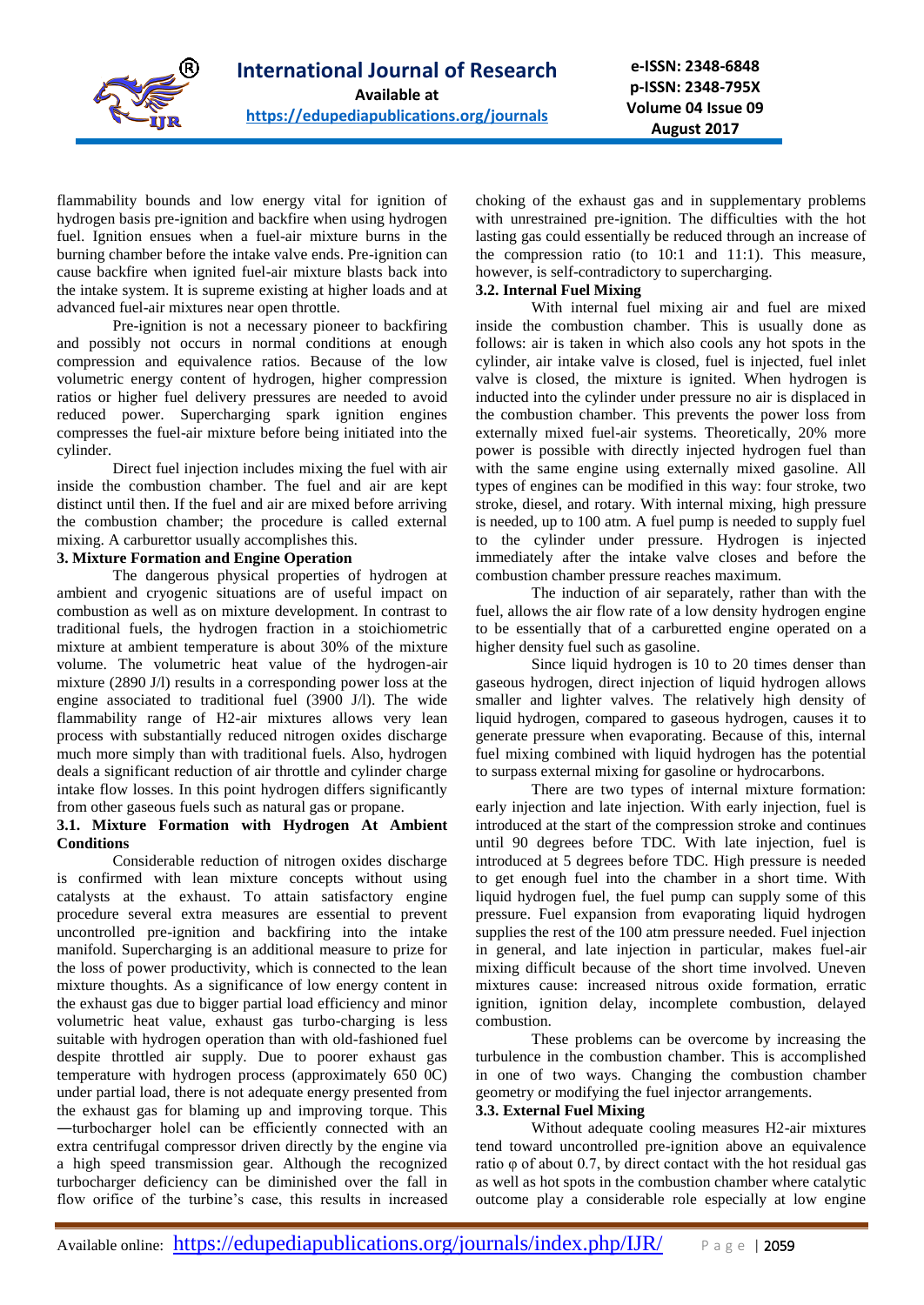

speed **(Stewart 1986). [17]**. Through appropriate cooling measures like, for example; modification of the cylinder head's cooling water routes for improved exhaust-side cooling of the combustion chamber, sodium- or lithium-filled outlet valves, as well as water injection into the combustion chamber via intake air, about 70% of the power of traditional fuel can be attained under steady operation with Otto-cycle engines. The torque is especially unsatisfactory at low engine speeds. Water injection, which can only realistically be used in test engines, can be replaced by equivalent exhaust gas recirculation due to its resulting suppression of uncontrolled pre-ignition. Although it has the advantage of improved mixture formation, it also results in an additional power and torque loss as a result of an increase in temperature and decrease in the oxygen fraction of the mixture.

When air and fuel are outside the combustion chamber the light hydrogen fuel displaces air mixture, thereby reducing power 20 to 30% compared to gasoline. Hydrogen fuel passes through a pressure regulator where it is reduced pressure for delivery to the fuel mixer.

Sequential single cylinder injection into the intake port with an open intake valve does not have any impact on the intake manifold concerning the mixture parameter because the hydrogen is added directly to the air flow at the cylinder intake thus avoiding mixture formation in the intake manifold to the greatest possible extent. Constant mixture composition, a vitally important prerequisite for good homogeneity of the cylinder charge, can be attain only when the air mass flow rate during the intake phase remains constant as well as the hydrogen injection mass flow rate. An intake air mass flow rate that varies periodically during the intake phase can result in local excessive fuel concentrations in the mixture that can lead to uncontrolled pre-ignition. For steady hydrogen operation with the external mixture formation, sequential single cylinder injection provides the best possible continuity of power and torque.

The use of electronic engine management improves variable power operation substantially. Considering that external mixture formation basically represents a simple procedure, in reality a very technically complicated concept has to be developed, although it is not clear whether substantial upgrade can be attain for two-valve engines.

# **4. Water Induction**

Internal combustion engines leftover about two-thirds of the combustion energy as heat. Totalling of water to hydrocarbon fuels allows the heat of combustion to combine the oxygen in the water with unburned carbon in exhaust. This produces a mixture of hydrogen and carbon monoxide. The hydrogen then ignites, generating additional power.

The induction of water vapour into the cylinder reduces the burning temperature of nitrous oxide development. Water induction is an effective means of controlling nitrous oxide minus loss of power, efficiency, or exhaust temperature. The efficiency of water induction grows with rpm.

Some cylinders of the same engine may produce extra nitrous oxide than others. With direct injection the equivalency ratio can be diverse to each cylinder in reaction to different radiation characteristics. This is not thinkable with external socializing in carburettors where a constant mixture is distributed to all cylinders. The non-uniformity of nitrous oxide creation from cylinder to cylinder needs a similar nonuniformity in water induction to compensate for this. Straight induction mixes water vapour with hydrogen afore the introduction of air.

When the equivalency ratio exceeds 1.0 to 1.6 the probability of pre-ignition is importantly increased. This is because of the presence of hot residual gas or solid combustion residues such as oil ash. The cooling effect of water injection remedies this. As water induction reduces combustion temperature it also reduces the probability of preignition and backfires. By reducing the reaction rate of hydrogen and air in the cylinder and growing the energy required for ignition, a larger range of mixture may be used. Dipping the time, as well as the temperature, of combustion critically decreases nitrous oxide discharge. This also assists to extend engine life.

Advanced engine rpm needs more water. The water flow rate must be attuned to escape water leaky past the piston rings. A standard gas tank, carburettor, and fuel pump may be modified for water supply.

#### **4. EXPERIMENTAL SETUP**

Experiments test banks including water and eddy current type dynamometers, exhaust emission analyzers, fuel metering devices and support apparatus. The dynamometer and supportive electrical apparatus were standardized a few days before the tests began. To avoid temperature and pressure differences as far as possible, experiments with gasoline were instantly followed by hydrogen experiments with the engine already warmed up to operational temperature.

Compressed hydrogen at 200 bar from 50 one steel flasks was released down to 3 bar in the first stage regulator. The fuel line is a copper tube linked to a hydrogen flow meter. The second stage regulator supplies the gaseous hydrogen to the mixer conferring to the inlet manifold pressure.

The engine is joined to the dynamometer with its gearbox. The 4th gear has a ratio of 1:1 so the rotating speed measured at the dynamometer is accurately the same as the engine speed. Also the engine itself; flywheel, starting motor, alternator, fuel pump, fuel tank, dashboard assembly and exhaust assembly are adjusted to the required parts and places.

At the exhaust outlet, there is a standard muffler and a final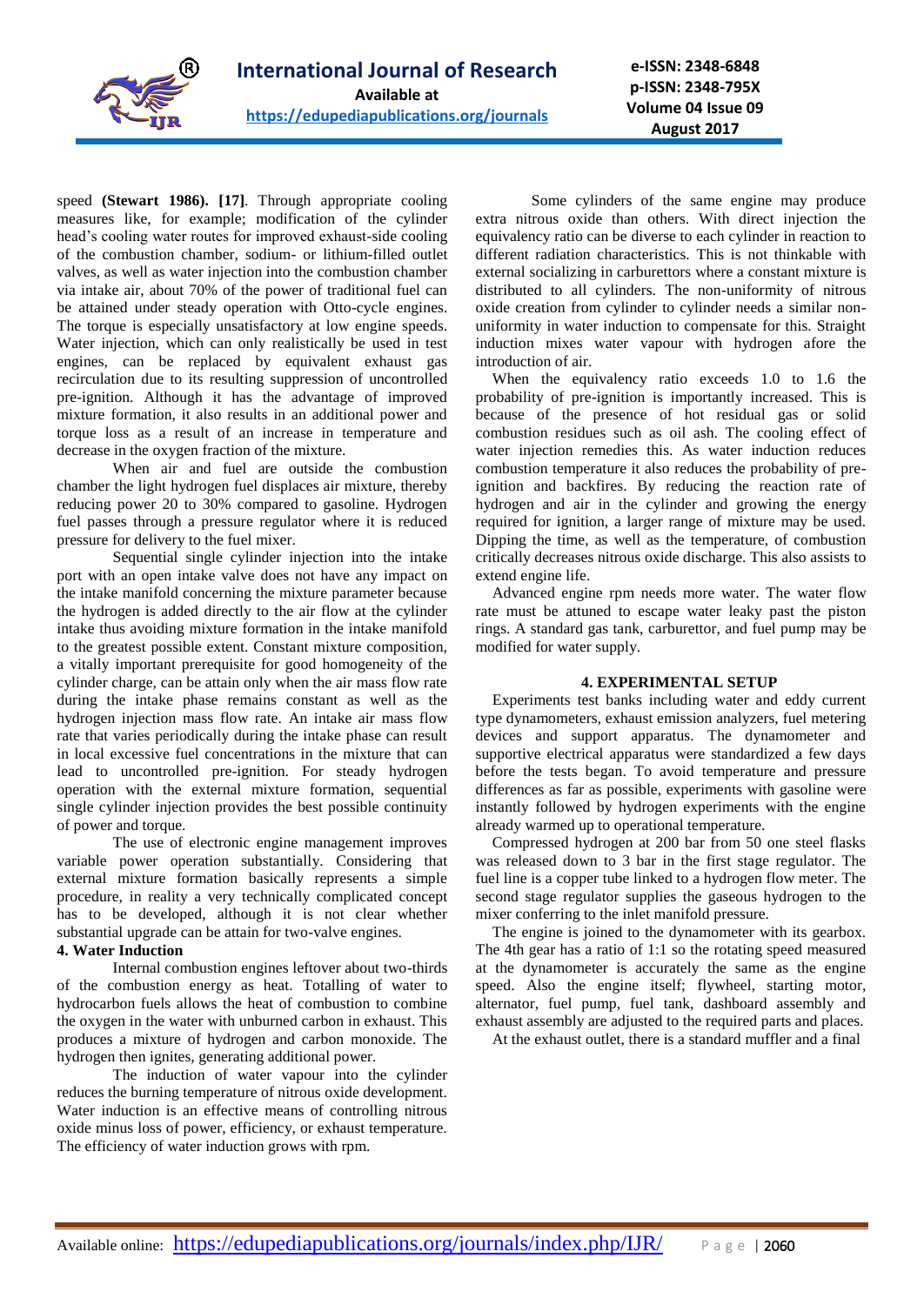

**International Journal of Research Available at** 

**e-ISSN: 2348-6848 p-ISSN: 2348-795X Volume 04 Issue 09 August 2017**





silencer muffler. Exhaust temperature was measured among the two muffler locations and emission values were obtained just after the last silencer.

## **Description of the Test Rig**

Figure .1 illustrates the elementary setup of the test bench. The engine is joined with its original shaft to the dynamometer. The control panel of the dynamometer is located at a safe distance from the setup but is easily accessible. Ambient pressure and temperature as well as engine speed and torque values are simply read from the large size gauges. Load is diverse by two knobs that change the current in the stator of the eddy current dynamometer. Mainly three types of loading are possible, constant speed, variable speed and a combination of these.

Figure .1 Block Diagram of Test Setup

A 3-way switch is mounted on the dashboard assembly that allows instant switching from gasoline to hydrogen. This switch controls the solenoid valves on the gasoline line and hydrogen regulator. In this way, switching among fuels is possible without stopping the engine.

#### **5. RESULTS AND DISCUSSION**

For the purpose of detailed analysis, as many as possible working points were recorded. Much investigation has been done to stop backfire. Firstly the mixer was placed above the throttle valve, level with the air filter housing. In this procedure the engine's tendency to backfire was significantly high. For this reason it was located between the carburetor and inlet manifold. At idling and no load speeds, no backfire happened. When load was applied, a practical limit of about 20 Nm prohibited additional loading no matter how much water was given as a fine mist into the inlet manifold. At speed fewer than 2600 rpm serious backfire caused rapid loss of power and consequently the working range for hydrogen was set between 2600 rpm and 3700 rpm (the upper limit is due to the esteemed speed of the dynamometer).

Sample calculation for power, thermal effectiveness and mean effective pressure is as follows: For 2800 rpm,

| <b>For Gasoline</b> | $T=22$ Nm                                       |
|---------------------|-------------------------------------------------|
|                     | $P$ (kW) = $2\pi \omega$ (rev/s) × T(Nm) × 10-3 |

|                           | $P = 2 \pi \times (2800 \times 1 / 60) \times 22 \times 10-3$                                          |
|---------------------------|--------------------------------------------------------------------------------------------------------|
|                           | $P = 6.45$ kW                                                                                          |
| <b>For Hydrogen</b>       | $T = 19$ Nm                                                                                            |
|                           | P (kW) = $2\pi \omega$ (rev/s) × T(Nm) × 10-3                                                          |
|                           | $P = 2 \pi \times (2800 \times 1 / 60) \times 19 \times 10-3$                                          |
|                           | $P = 5.6$ Kw                                                                                           |
| <b>For Gasoline</b>       |                                                                                                        |
| $n$ bth $=$               |                                                                                                        |
|                           | $m f(kg / s) \times QLHV(kj / kg)$                                                                     |
| Where,                    | $Pb = 6.45$ kW,                                                                                        |
|                           | t = time for 100 ml of fuel, t = 74 s,                                                                 |
|                           | $QLHV = 44000 kJ/kg$                                                                                   |
|                           | $m \neq 760 \text{ kg/m}3 \times 10\text{-}6 \text{m}3/\text{ml} \times 100 \text{ ml} / 74 \text{ s}$ |
|                           |                                                                                                        |
|                           | $m \ne 1.027 \times 10\text{-}3\text{kg/s}$                                                            |
| After calculation we get, | $\mu$ h <sub>th</sub> = 14.3 %                                                                         |
| For Hydrogen              |                                                                                                        |
|                           |                                                                                                        |
|                           |                                                                                                        |
|                           | $m f(kg / s) \times QLHV(kj / kg)$                                                                     |
| Where.                    | $= 5.6$ kW<br>Pb                                                                                       |

where,

\n
$$
P0 = 5.0 \text{ kW}
$$
\n
$$
QLHV = 120000 \text{ kJ/kg}
$$
\n
$$
mf = 0.084 \text{ kg/m3} \times 10-3 \text{ l/m3} \times 139 \text{ J/min} \times 1/60 \text{min/s}
$$

$$
m f= 1.946 \times 10-4 \text{kg/s}
$$
  
After calculation we get, 
$$
n bth= 23.98 %
$$
  
For Gasoline  

$$
m e p (kPa) = \frac{p b (kW) \times n r \times 10^{10} \text{m}}{4 (d m 3) \times \omega (r e v / s)}
$$
  
Where. Pb = 6.45kW  
Vd = 1.197 dm3  
nr = 2 (4-strok engine)  
ω = 46.7 rev/s  
Alfr calculation, **mep = 230.8 kPa**  
For Hydrogen  

$$
m e p (kPa) = \frac{p b (kW) \times n r \times 10^{10} \text{m}}{V d (d m 3) \times \omega (r e v / s)}
$$
  
Where, Pb = 5.6  
Vd = 1.197 dm3  
nr = 2 (4-strok engine)  
ω = 46.7 rev/s  
On Calculation, **mep = 200.4 kPa**

#### **6. CONCLUSION**

Traditional 3 cylinder SI engine was modified to work on gaseous hydrogen. Compressed gas at 200 bar in steel bottles was familiarized to the engine by outside mixing. The first stage regulator drops the pressure to 3 bar to a copper gas supply line where a flow meter is mounted. The second stage controller delivers hydrogen to the mixing device mounted on the inlet manifold. Spray nozzles for water induction are placed nearly 4 cm away from the inlet valve. Ignition timing was set to 10° before TDC and fixed.

First tests were executed with the mixer mounted on topmost of the carburettor body. This is the usual